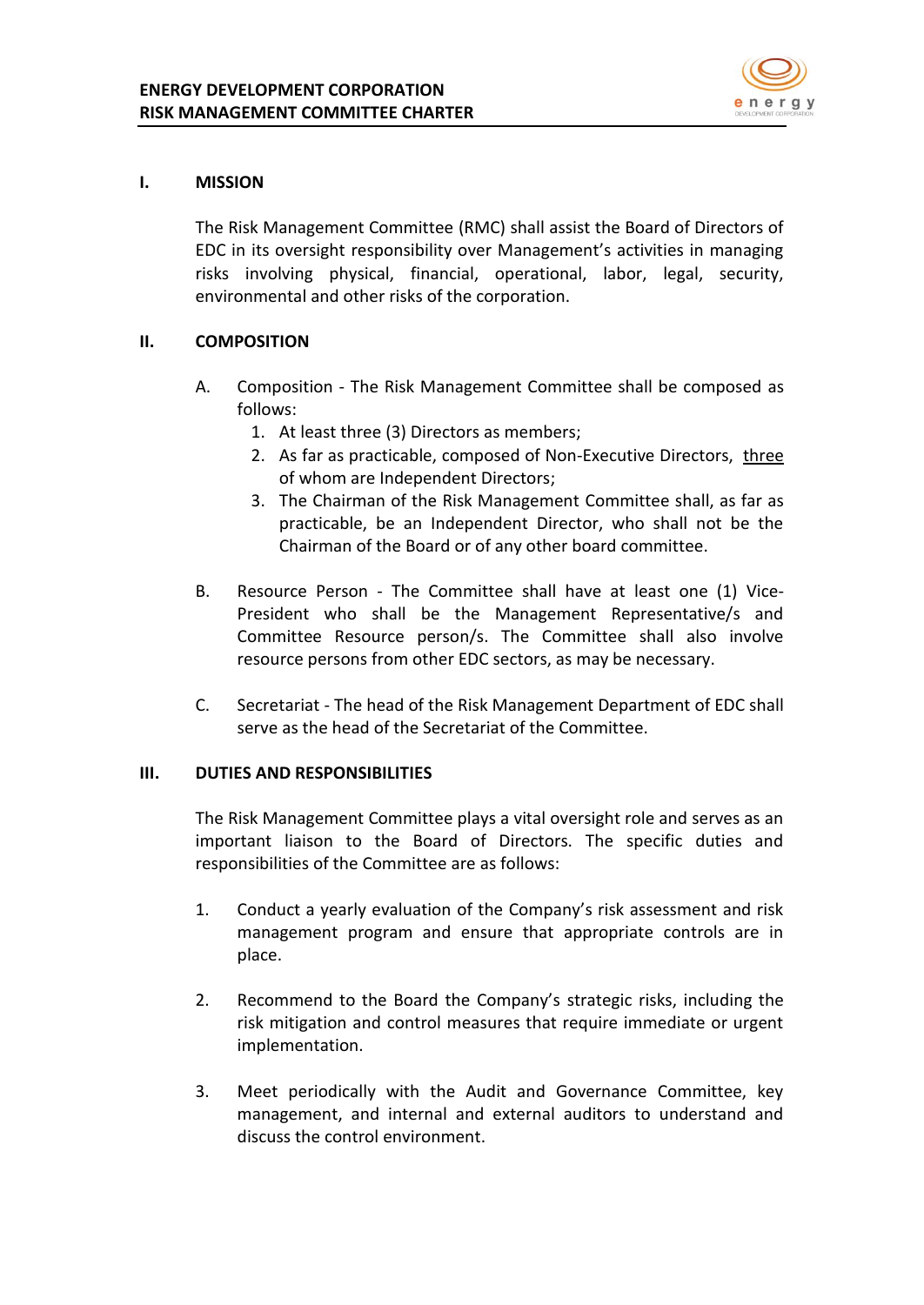4. Review the Company's risk tolerance, financial exposures, and investment guidelines, including the mitigating strategies, insurance, and other risk financing schemes being undertaken.

## **III. DUTIES AND RESPONSIBILITIES**

- 5. Review periodically the security, safety, and physical loss control measures and the specific Emergency Response Plan adopted by the Company to ensure that all risks are adequately covered.
- 6. Review annually the adequacy of this Charter and recommend any proposed changes to the Board of Directors.

## **IV. AUTHORITY**

- 1. To recommend the review and/or change/s in the Company's risk management policy, as may be deemed appropriate.
- 2. To require periodic reports from Management to confirm that the risk management system of the Corporation is operating correctly and consistently with its objectives.
- 3. To execute such other authority which the Bard may delegate to the Committee

# **V. REPORTING RESPONSIBILITY**

The Chairperson of the Committee or a person nominated by the Chairperson will report to the Board of Directors on Committee's proceedings following each meeting of the Committee with respect to all matters relevant to the Committee's discharge of its duties and responsibilities.

### **VI. MEETINGS**

- A. Meetings The Committee shall meet at least once every quarter, with authority to convene additional meetings, as circumstances require. The Committee shall invite members of Management, auditors, or other personnel to attend the meeting and provide pertinent information as necessary. Meeting agenda shall be provided in advance to members along with appropriate briefing materials. Minutes of committee meeting shall be prepared and included in the papers for presentation to the next full Board meeting, as necessary.
- B. Quorum For the purpose of conducting its business, a meeting should have at least a quorum. A quorum shall mean at least a majority of the Committee's members present.